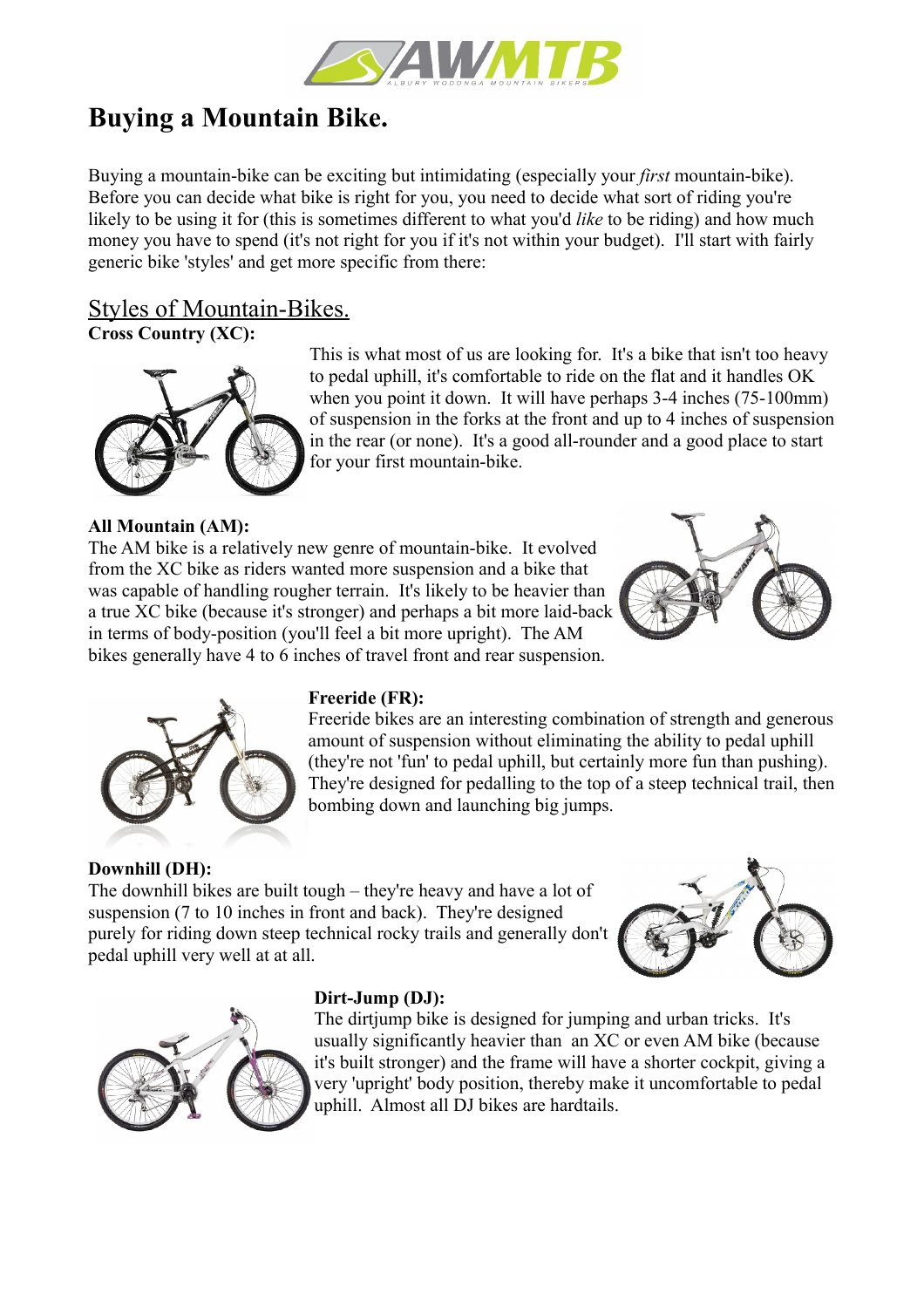## **Four-Cross (4X):**

The 4X bike is the mountain-bike version of a BMX you had as a kid. It is generally small and light, with 4 to 5 inches of travel in the forks and anything from no rear suspension to 5 or 6 inches. It's designed for competitive racing down a short technical course of jumps and drops.





## **Hardtail (HT):**

The hardtail is perhaps not a genre unto itself, but is more a subcategory of each of the bike-styles mentioned above. A hardtail has no rear suspension, but otherwise can be found within any of the styles of bike already mentioned. XC-Hardtails are often a sensible first-choice as a first mountain-bike because they generally require less maintenance than a full-suspension bike and they're cheaper.

## **Hybrid:**

A hybrid is somewhere between a road-bike and a mountain-bike. It generally has large wheels, thin tyres and it's efficient for commuting around town, but really won't stand up to the rigours of mountainbiking.



All manufacturers have their own take on the 'grey' area between these styles of bike – similar bikes from different manufacturers might be classed as AM by one and XC by the other. Some manufacturers also use XC to mean race-specific XC bikes and bikes that others would call XC bikes, they call Trail bikes. At the end of the day, it really doesn't matter what it's called as long as you end up with a bike you're happy with.

## Frames:

Maybe 30-40% of the price of a bike is in the frame and will depend on:

- What the frame is made of:
	- carbon fibre is super-light but is way out of most budgets and is used mainly on topquality cross-country race-bikes.
	- Steel is cheap, but will (usually) be very heavy and is used commonly on the cheaper 'supermarket' bikes.
	- Aluminium is generally the material of choice for mountain-bike frames for it's compromise between cost, durability and manufacturability (6061 is a common grade of aluminium used on bike frames, but there are many more and all have their place in the biking world)
- How and where it's made a hand-welded frame from the US is likely to be more expensive (and usually a better quality) than a machine-welded frame mass-produced in a factory. Hand-welded frames are generally particularly expensive and are used on 'boutique' bikes. Most mountain-bikes have a machine-welded frame and will last many many years of happy riding.

## **Frame Sizing**

Frame sizing is somewhat subjective – at the end of the day it's whatever feels right for you and the riding you're doing. However, there are a few guidelines that will help set you on the right track without getting too technical (and involving any mathematical formulas):

• Your riding position on the bike should allow you to *almost* fully extend your leg while you're sitting on the seat and feet on the pedals (with the pedal at the lowest point of its rotation) and your heel lifted slightly so it's higher than your toes.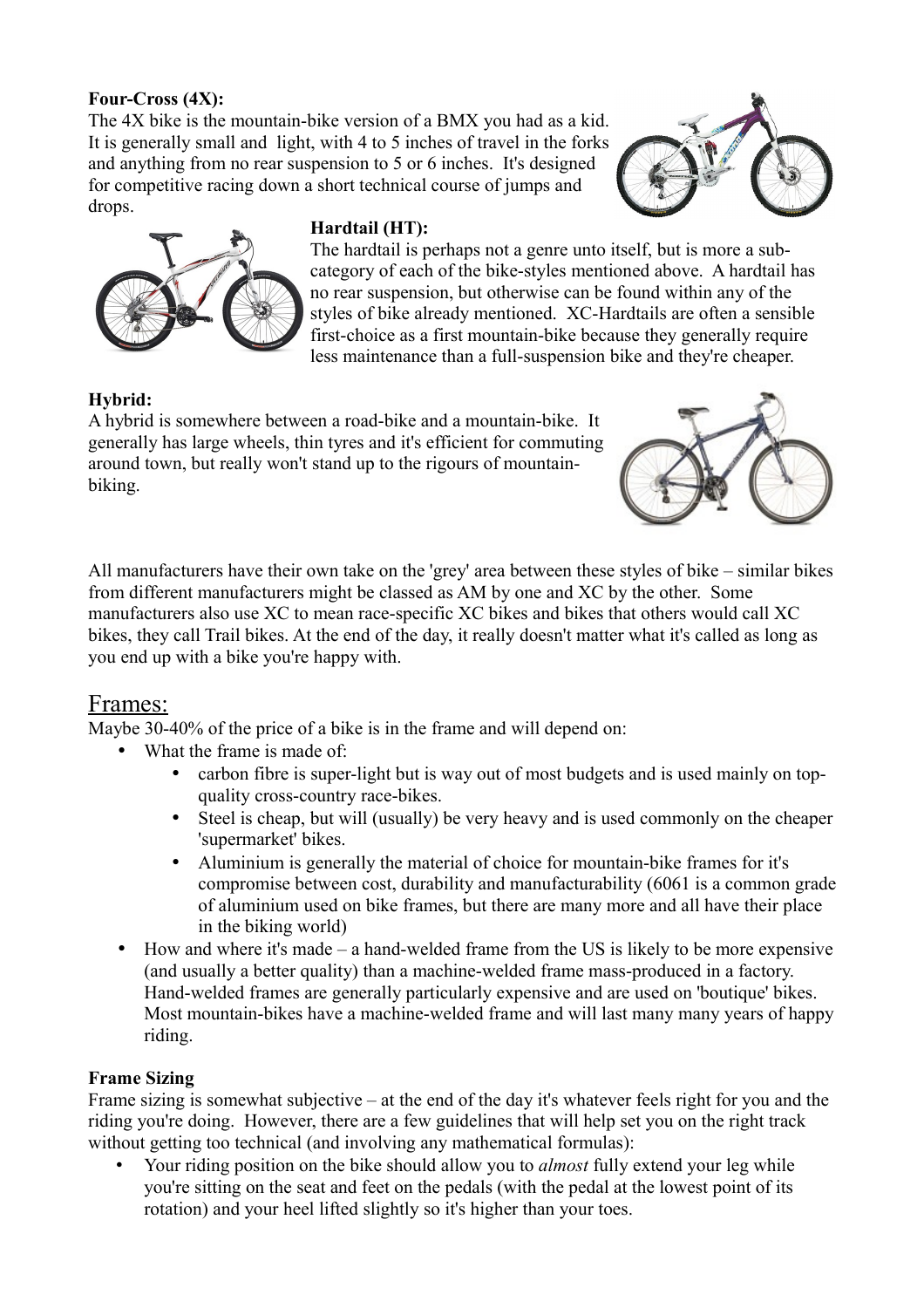When you step forward off the pedals to put both feet flat on the ground on either side of the bike, there should be a couple of inches between you and the top-tube of the bike.

If you can't get full leg extension it'll be inefficient to pedal and if it's too tall to stand astride the frame with your feet on the ground it'll be awkward to manoeuvre the bike and disconcerting when you come to a bumpy stop in the middle of a technical section of trail.

Frame sizes are generally measured from the centre of the bottom bracket (where cranks are bolted to the bike; cranks are the arms that attach the pedals to the bike) to the top of the seat-tube (where the seat-post slides in and out of the bike, *not* the top of the seat-post itself) and for some reason are often still expressed in inches. A 'medium' size bike is usually around 18 inches from bottombracket to the top of the seat-tube and will generally suit a rider 170-175cm tall.

## **Cockpit Length**

Cockpit length is the distance from the seat to the handle-bars and will vary with the size of the frame, but also with the 'style' of bike – XC race bikes will be comparatively long from seat-tube to handlebars, which makes them efficient and responsive for pedalling uphill and along the flats, but feel 'twitchy' on rocky descents. There will also be a lot of weight through your arms and hands which may be fatiguing until you become accustomed to it. Conversely, bikes with a sorter cockpit (like a freeride bike) will result in a more 'upright' rider position and the rider's centre of gravity more towards the rear wheel. It will be more tiring to pedal uphill because it's more difficult to get power down through the pedals from that rearward riding position and the front wheel might feel difficult to control and steer effectively on the uphill trails (or even to keep on the ground) because there's less weight through it. The advantage when that style of bike is pointed downhill is that the rider will feel more in control and won't be as readily thrown over the handlebars. Remember though the cockpit layout is of secondary importance to the size of the frame – to a certain extent the cockpit can be adjusted by swapping parts and adjusting components on the bike.

Beware also that manufacturers have their own interpretation of frame sizing and appropriate cockpit lengths – the same bottom-bracket to seat-tube dimension from one manufacturer might be labelled a 'Medium' whereas the next manufacturer might label that same size as 'Small'. Different manufacturers will also have a slightly different opinion on what cockpit length is appropriate for a given size frame. The best plan is to try as many different bikes as you can throw a leg over to see what feels comfortable for you.

## Components:

After the frame, the remainder of the cost of a bike will be in the components: the seat, handlebars, forks, rear-suspension, drivetrain, wheels, etc. It's actually quite common for bike manufacturers to market the same frame with a different component-set to achieve a certain price. In some cases, this can be a good thing, because it enables most of us to buy a cheaper version of an expensive bike and to upgrade the parts as we can afford.

## **Brakes:**

Brakes are important – it's what stops the bike and you'll have better confidence riding a bike with brakes you know you can trust. There are a variety of mechanisms for braking mountain-bikes. Rim-brakes have been the most common style of brake for many years – they work by pushing pads onto the rim of the wheel (the flat metal part of the wheel just inside the tyre). Cable-actuated rim brakes have been justifiably popular for many years – they work well and are relatively inexpensive. Cable-actuated V-brakes are the most common brake on entry-level to mid-level mountain-bikes. The predecessor to the V-brakes were the 'cantilever' brakes which are now less common, although will still exist on older bikes that might be available second-hand (bikes with cantilever brakes cannot always be upgraded to V-brakes). Cantilever brakes should be avoided if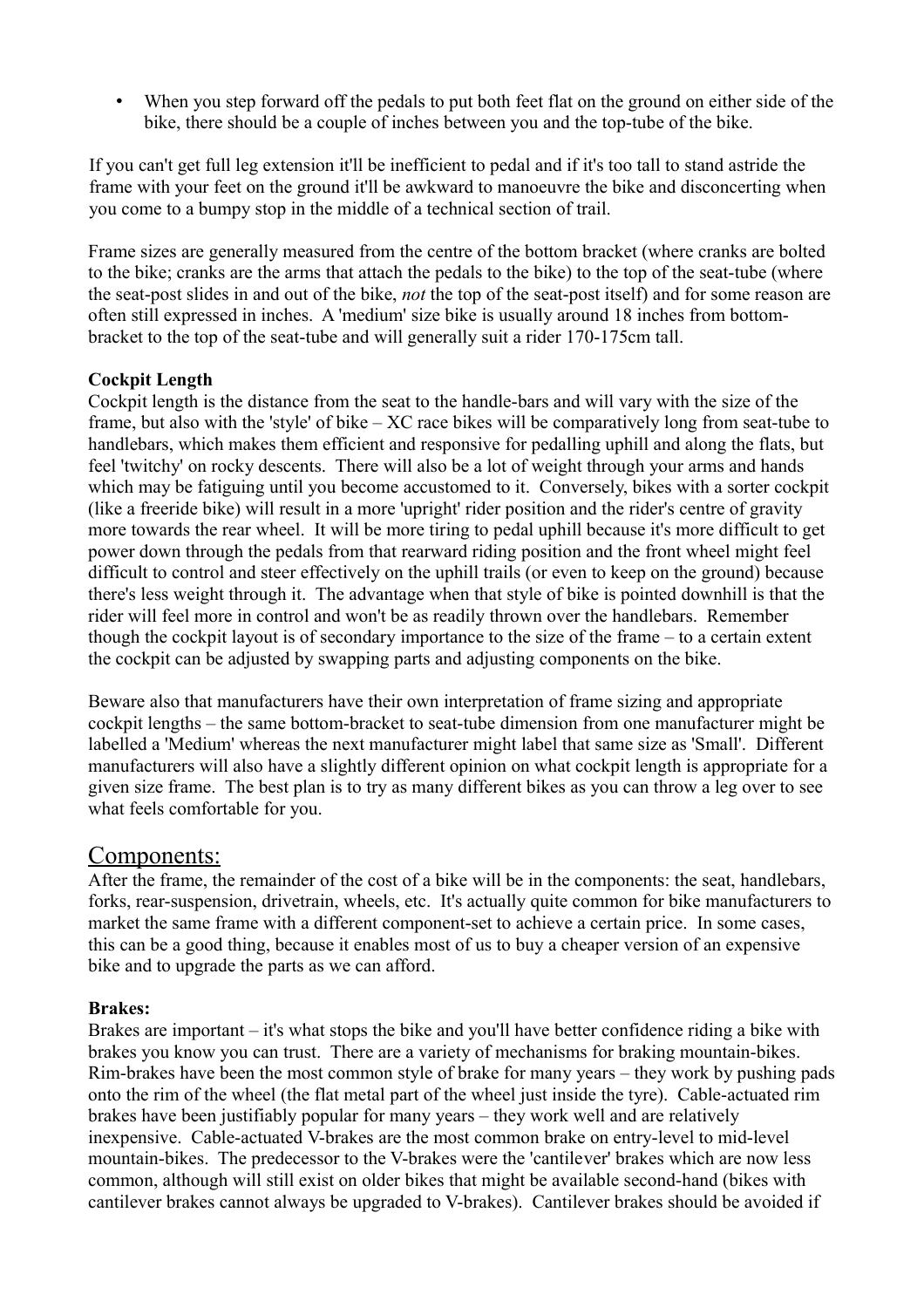possible as the V-brakes are more a more powerful alternative.

Disc brakes are becoming more common on mid-level bikes at more reasonable prices. Rather than working on the rim of the wheel, disc brakes work by gripping a thin perforated metal *rotor* that is mounted on the hub of the wheel. Apart from being more powerful (flex in the rear triangle of the frame reduces the efficiency of v-brakes), disc brakes have the advantage of working much more effectively in wet or muddy conditions – the rotor will likely stay dry and clean when the rim is covered in mud and grit. Disc brakes also don't rely on a rim that runs 'true' (straight), whereas vbrakes will be compromised by rim that has a bit of a 'wobble'. V-brakes will (eventually) wear through the wheel rim where the pads make contact – the rotor is much cheaper to replace than a rim (and it's often cheaper to replace an entire wheel than to replace just the rim). Once they're set up properly, disc brakes require less routine maintenance than v-brakes.

Rim-brakes and disc-brakes are both available in cable-actuated (often called 'mechanical') and hydraulic versions. Cable-actuated (the V-Brakes mentioned above) are the most common of the rim-brakes. Hydraulic rim-brakes had a brief time in the spotlight, but were heavy, still relied on the rim being true and needed a strong (heavy) rim.

Cable-actuated disc brakes are a good choice for a bike that you'd like to buy now and maybe upgrade later. The wheels and rotors are identical whether you're using cable-actuated or hydraulic discs. Hydraulic disc brakes are more expensive, but are significantly more powerful, allowing the rider to brake with two (or maybe even one) finger, while the other fingers are able to more securely grip the handlebars and control the bike with more confidence.

## **Drivetrain:**

The drivetrain includes all the components that 'drive' the bike forwards as you pedal, including the front and rear derailleurs, the cranks (the arm to which the pedals attach), the cogs on the back wheel (the rear 'cluster') and the cogs at the front (the front 'chainrings'). There are two main brands of 'quality' drivetrain components: Sram and Shimano. Both brands have (often very devoted) followers, but are very similar in terms of value across their ranges. Shimano and Sram both have a variety of 'groupsets' that offer different quality at different price-points.

Sram groupsets (from most expensive to least expensive):

- $\bullet$  X<sub>0</sub>
- X9
- $\bullet$  X7
- $\bullet$  X5
- $\bullet$  X4
- 3.0

Shimano groupsets (from most expensive to least expensive):

- XTR (for XC) or Saint (for FR/DH)
- XT
- $\bullet$  LX
- Deore
- Alivio

You'll generally get what you pay for – the more expensive groupsets will either last longer or be lighter (or both) than their less-expensive counterparts. The Shimano Alivio and SRAM 3.0 (and perhaps the the X.4) are OK for recreational use, but you'll get better value from more expensive groupsets if you intend to ride regularly off-road.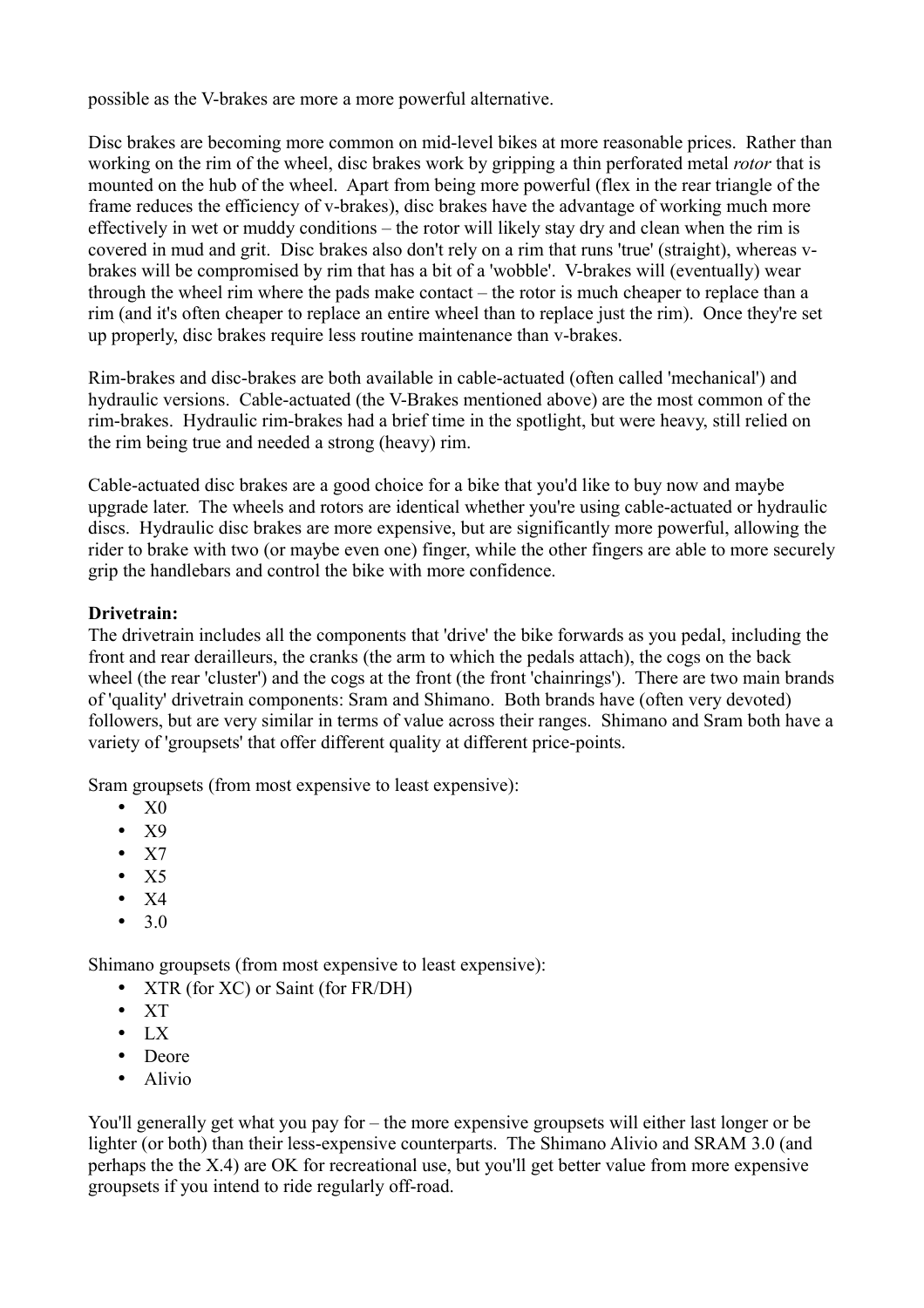#### **Forks:**

The fork is the part of the bike that connects the front wheel to the bike and is arguably the most critical part of the bike after the frame. The variety of forks are loosely grouped into the same categories by which we grouped frames (XC, AM, DH, etc.). The XC forks are lighter with less travel (the amount by which the fork can compress) than DH forks and AM forks lie somewhere in the middle.

Forks suitable for extended use for mountain biking are available in two types of operation: coil/oil and air. To be even more confusing, they're sometimes available with coil/oil in one leg and air in the other. A third type is the 'elastomer' fork, but has been relegated to low-end bikes as the price of coil/oil and air forks makes them more available. It's visually difficult to tell the difference between any of the fork types.

- Coil/oil forks use springs and configurations of holes to control the flow of oil between chambers within the fork thereby controlling the actions of compression and extension. It's possible to fine-tune the fork by using softer/harder springs and there are often knobs and dials to adjust how fast the fork rebounds (how fast it extends again after being compressed) and how fast it compresses. Higher-end forks might have a 'lockout' which stops the fork from working, which is sometimes useful for riding uphill or long flat trails (and with a flick of a lever, you turn it off again for the run back down). The top-end forks often have a 'platform' or some type of 'blow off' function, where the fork will remain 'locked' until it hits a bump with a force that exceeds the 'platform' at which time the fork will compress.
- Air forks use chambers of air pressure to mimic the actions of the coil/oil forks, are significantly lighter than their coil/oil counterparts and have come a long way in recent years. The primary action of the fork is finetuned by adjusting the air-pressure in one or two chambers within the fork leg and (on higher-end forks) by knobs to adjust features like rebound, compression, lockout and platform. The early air shocks were plagued by air leaking from the primary chambers, resulting in a loss of primary function (be wary of second-hand air forks more than a few years old). The manufacturers have really improved the air forks in recent years although the lifetime of an air-fork is not as long as an equivalent coil/oil fork.
- Elastomer forks use a combination of springs and rubber bumpers in the forks to absorb the bumps. They're generally not particularly adjustable (compared to the coil/oil and air forks) and tend to lose their effectiveness after a relatively short time.

'Dual Crown' forks are designed for heavy-duty use on long-travel freeride or downhill bikes and are usually too heavy for use on a cross-country mountain-bike.



*Dual-Crown Fork*